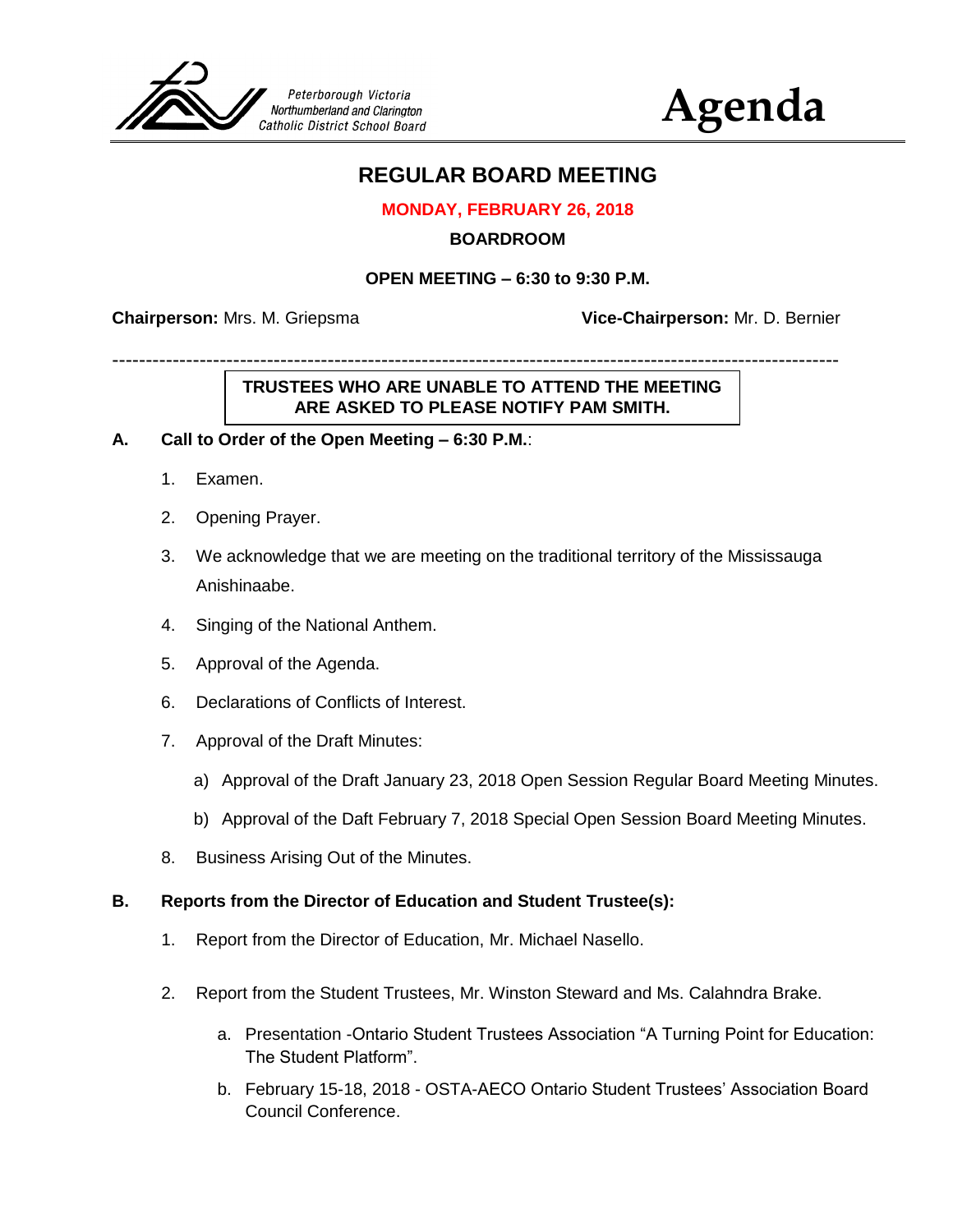#### **C. Presentations**:

- 1. Canada's Outstanding Principals 2018. Mr. Michael Nasello, Director of Education
- 2. R.A. Proposed St. Mary Catholic Secondary School, Cobourg, Student Excursion to RKY Camp, Parham, ON, from May 2, 2018 to May 4, 2018. Rob Majdell, Principal Yvette McCartney, Meghan O'Neill, Tony Hunt - Teachers
- 3. R.A. Proposed St. Luke Catholic Elementary School, Downeyville, Student Excursion to Kinark Outdoor Education Centre, Minden, ON, from June 6, 2018 to June 7, 2018. Susan Mooney, Principal Pat Murray, Teacher
- **D. Programs and Services**: No Items.

## **E. Business, Finance and Governance**:

- 1. Ontario Catholic School Trustees' Association (OCSTA) Open Session Report. Mrs. Michelle Griepsma, Board Chairperson
- 2. R.A. Approval of Member to the Special Education Advisory Committee. Mrs. Anne Marie Duncan, Superintendent of Learning/Special Education Services
- 3. R.A. Cobourg Catholic Elementary School Accommodation Review. Mrs. Isabel Grace, Superintendent of Business and Finance/Facility Services Mr. Tim Moloney, Superintendent of Learning/Student Success

## **F. Human Resources**: No Items.

#### **G. Policy Development**:

- 1. R.A. Draft Directional Policy #1300 Student Transportation. Mrs. Isabel Grace, Superintendent of Business and Finance/Facility Services
- **H. Old Business**: No Items.
- **I. New Business**:
	- 1. Correspondence from the Township of Selwyn Re: Elections/PA Day. Mr. Michael Nasello, Director of Education
- **J. Bring Forward**: No Items.

#### **K. Information Items**:

1. Chairperson's Report. Mrs. Michelle Griepsma, Board Chairperson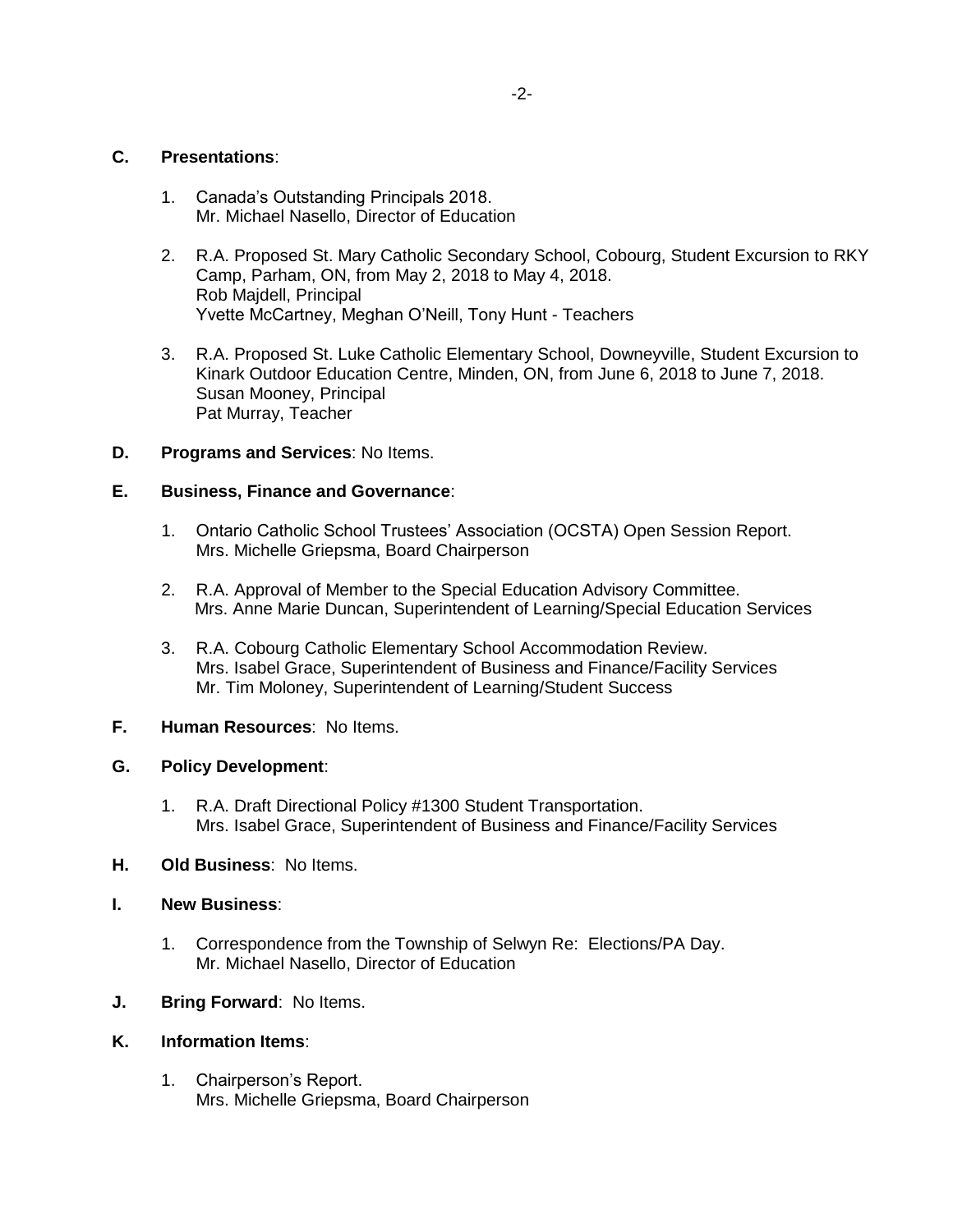- 2. Trustees' Committee Reports: (Past Approved and Draft Meeting Minutes shared on Google.)
	- a) Special Education Advisory Committee January 18, 2018.
	- b) Faith and Equity Committee January 25, 2018.
	- c) Catholic Parent Engagement Committee February 5, 2018.
	- d) Accessibility Committee February 13, 2018 –Cancelled new date May 1, 2018.
	- e) Special Education Advisory Committee February 15, 2018.
- 3. Highlights of System Achievements. Mr. Galen Eagle, Communications Manager

#### **L. Future Meetings**: *BOARD AND STANDING COMMITTEE MEETINGS (chronological order)*

- 1. Board Standing Committee Meetings:
	- Governance **Monday, March 5, 2018, 6:30 p.m. – 8:30 p.m.**
	- Board Meeting **Tuesday, March 20, 2018, In Camera 6:00 p.m., Open Session 6:30 p.m.**
	- Policy Development **Tuesday, April 3, 2018, 6:30 p.m. – 8:30 p.m.**
- 2. Other Committee Meetings:
	- Chairperson Committee Meeting Monday, March 5, 2018, 4:30 p.m.
	- First Nation, Métis, and Inuit Advisory Committee March 6, 2018, 6:30 p.m.
	- Student Council Liaison Committee Meeting Tuesday, March 20, 2018, 4:15 p.m.
	- Special Education Advisory Committee March 22, 2018, 6:30 p.m.
	- STSCO Governance Meeting March 28, 2018, 3:00 p.m., STSCO Offices.
	- **French as a Second Language Advisory Committee, April 11, 2018, 4:30 p.m.**
	- Catholic Parent Engagement Committee, April 16, 2018, 6:30 p.m.
	- **Faith and Equity Advisory Committee, April 26, 2018, 6:30 p.m.**
	- Accessibility for All Committee, May 1, 2018, 1:15 p.m.
	- Audit Committee, TBD, 6:30 p.m.
	- Supervised Alternative Learning (SAL) Meeting TBD.